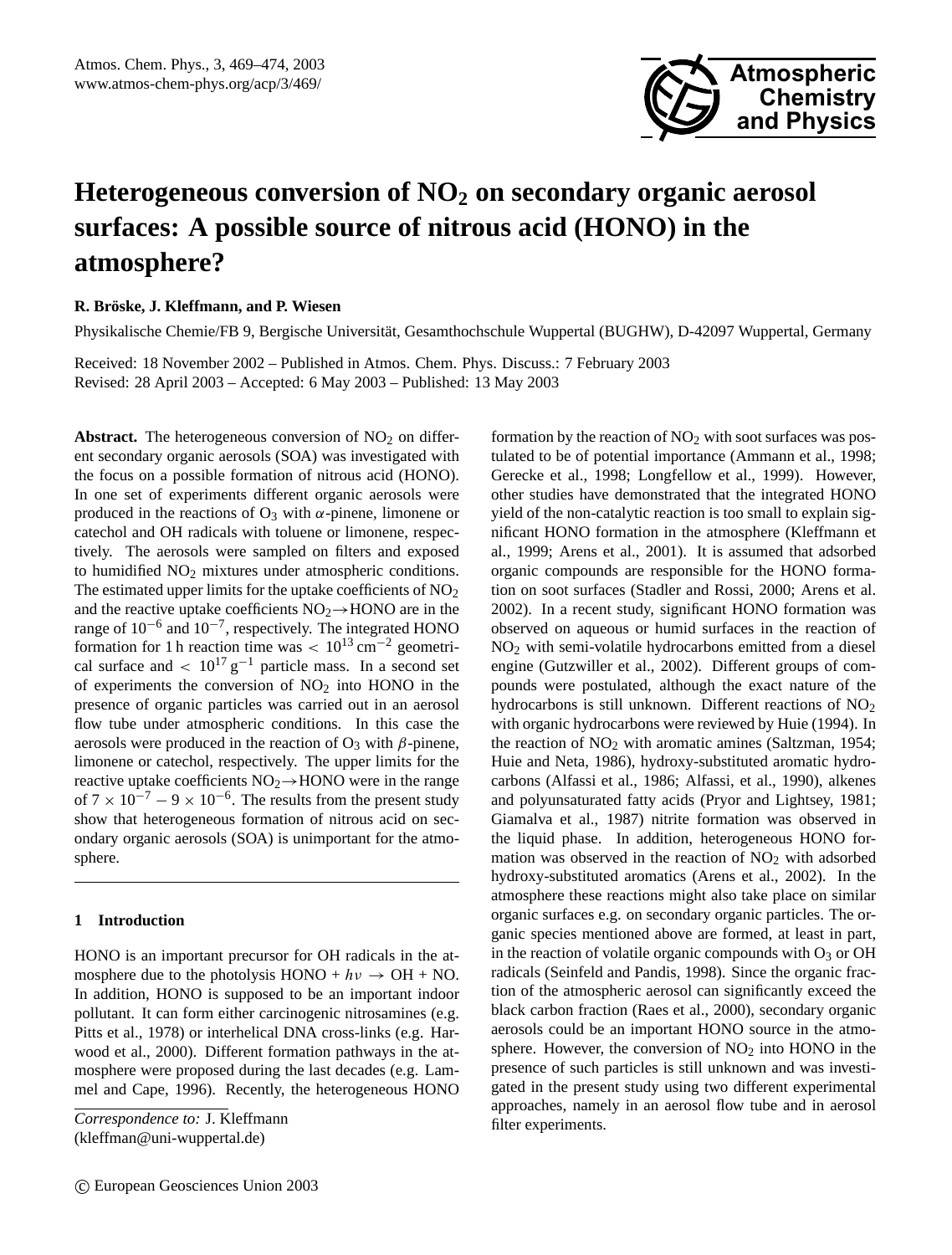

**Fig. 1.** Experimental set-up for the generation and sampling of secondary organic particles (part 1: O<sub>3</sub>+hydrocarbon, part 2: OH+hydrocarbon) and for the reaction of  $NO<sub>2</sub>$  with organic particles in an aerosol flow tube (part 3).

# **2 Experimental**

Two flow systems were used in which the aerosols were generated by the reaction of different hydrocarbons with  $O_3$  or OH radicals. The experimental set-up used for the preparation and the sampling of the aerosols is shown in Fig. 1. The particle size distribution was measured by a SMPS-system (TSI 3071 electrostatic classifier and TSI 3022A condensation particle counter).

#### 2.1 Aerosol formation by  $O_3$  reaction

The aerosols were produced by the reaction of  $O_3$  with  $\alpha$ pinene (99%, Aldrich), limonene (99%, Aldrich) or 1,2 dihydroxybenzene (catechol, 99%, Aldrich), respectively. Ozone was prepared in pure oxygen  $(O_2 99.95\%$ , Messer Griesheim) with a silent discharge generator (Fig. 1, part 1). The initial concentrations of the gas phase compounds were in the range of a few ppmv to get a weighable particle mass.  $O<sub>3</sub>$  and the different hydrocarbons were measured in a separate optical cell (optical path length 46 cm) by FTIR spectroscopy (Bruker IFS 88). All mass flows were controlled

with calibrated mass flowmeters (Tylan, FM 360) and needle valves. A humidified mixture of the organic compounds in synthetic air was added to a flow of  $O_3$ . The reaction time in the flow system could be varied between a few seconds and two minutes by the use of a movable injector. During this time a fast formation of particles took place. The particle number and the maximum of the size distribution could be varied by using different initial concentrations and reaction times. To exclude a deactivation of the freshly prepared aerosols due to a former reaction with excess  $O_3$ , a charcoal denuder was placed behind the flow tube.  $O_3$  and the organic gas phase compounds were captured with >98% and >90% efficiency, respectively, whereas the particles were unaffected.

# 2.2 Aerosol formation by OH reaction

For generating aerosols by reaction with OH radicals a second flow system was built up (Fig. 1, part 2). OH radicals were produced by the UV photolysis of  $H_2O$ . A flow of  $\sim$ 500 ml min<sup>-1</sup> N<sub>2</sub> (99.999%, Messer Griesheim) was humidified and irradiated with a Hg penray lamp (Oriel).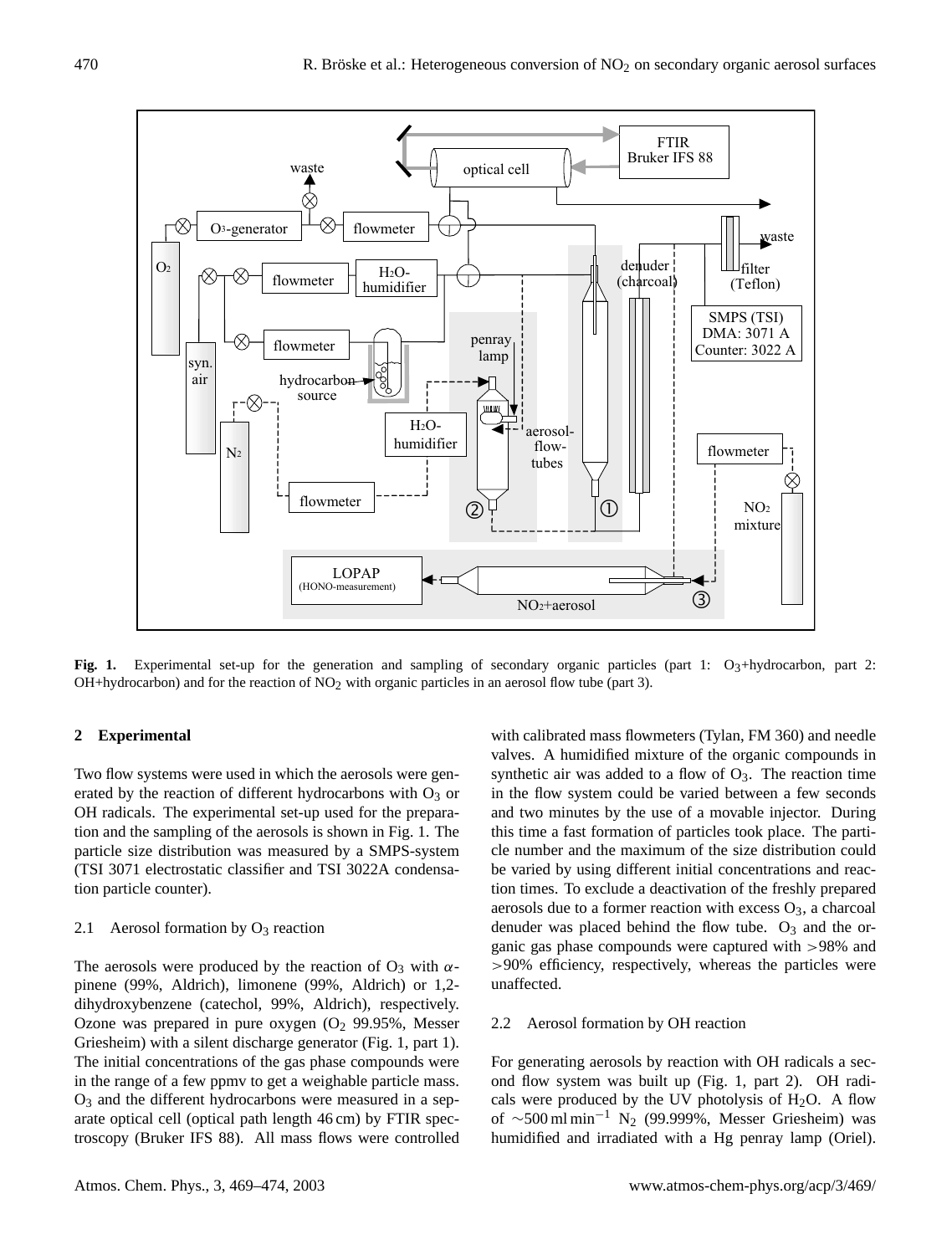Mixtures of toluene (99,8%, Fluka) or limonene (99%, Aldrich) in synthetic air were added behind the radiation source. By this experimental set-up the photolysis of the hydrocarbons by the penray lamp was prevented. Thus, in experiments performed with dry  $N_2$  no particle formation was observed. From the absence of particle formation when dry N<sup>2</sup> was used and e.g. limonene was added behind the Hg penray lamp, we exclude significant formation of  $O_3$  with this experimental set-up.

# 2.3 NO<sub>2</sub> filter experiments

The aerosols were sampled on Teflon filters (Schleicher & Schuell TE 37, 1  $\mu$ m or Millipore Type FH, 0.5  $\mu$ m). The collected particle masses varied in the range 0.5–6 mg. After the determination of the particle mass, the filter samples were placed into a PFA filter holder and were exposed to humidified NO<sup>2</sup> mixtures (100–300 ppbv, Messer Griesheim, 9.98 ppmv  $NO<sub>2</sub>$  in  $N<sub>2</sub>$ ) under atmospheric conditions (1 atm, 298 K,  $\sim$ 50% r.h.) at flow rates of 300–500 ml min<sup>-1</sup>. HONO concentrations in the gas phase were measured using a stripping coil and ion chromatography (Shimadzu) after pre-concentration on a Dionex, TAC LP1 column. NO and NO<sup>2</sup> concentrations in the gas phase were determined by a luminol nitrogen oxide analyser (Unisearch, LMA-3D).

### 2.4 Flow tube experiments with  $NO<sub>2</sub>$

In addition to the filter experiments, the conversion of  $NO<sub>2</sub>$ into HONO in the presence of organic particles was also investigated in an aerosol flow tube (length 80 cm, i.d. 5 cm, conic entrance and exit junctions) placed behind the charcoal denuder (Fig. 1, part 3). The aerosols were generated as described above. After passing the charcoal denuder, the aerosols were exposed to  $\sim$ 20 ppbv NO<sub>2</sub> (Messer Griesheim, 9.98 ppmv  $NO<sub>2</sub>$  in  $N<sub>2</sub>$ ) under atmospheric conditions (1 atm, 298 K, 50% r.h.) at laminar flow (Reynolds number  $\sim$ 15) and a flow rate of ca. 1 l min−<sup>1</sup> . For the sensitive detection of the HONO concentration the LOPAP instrument (Heland et al., 2001; Kleffmann et al., 2002) was used with a time resolution of 1 min and a detection limit of 10 pptv. The particle size distribution was measured simultaneously as described above.

## **3 Results and discussion**

## 3.1 Aerosol generation

In the experiments, high initial concentrations of the aerosol precursors were used to get a weighable aerosol mass in the filter experiments and high surface area densities in the aerosol flowtube experiments. The comparison between the weight of the filter and the calculated aerosol mass from the SMPS data, assuming an aerosol density of  $1 \text{ g cm}^{-3}$ , agree within 90±5%. The particle number and the maximum of



**Fig. 2.** Size distribution of particles generated in the reaction of  $\alpha$ pinene with O<sub>3</sub>. ([O<sub>3</sub>] = 33 ppm, [ $\alpha$ -pinene] = 34 ppm, T = 298 K,  $[particles] = 2.7 \times 10^7$  [cm<sup>-3</sup>], 55% r.h., T = 298 K).



**Fig. 3.** Example of the concentration-time profiles for the conversion of NO<sub>2</sub> on organic particle surfaces (limonene/O<sub>3</sub>,  $m_{aerosol}$  = 2.1 mg,  $[NO<sub>2</sub>] = 115$  ppbv, 57% r.h.,  $T = 298$  K).

the size distribution could be varied by the use of different initial concentrations and reaction times. The secondary organic particles were produced under very different experimental conditions, e.g. the particles were produced with an excess of  $O_3$  and an excess of the different hydrocarbons in different experiments. In addition, the humidity was varied. For constant experimental conditions it was observed, that the generated particle size was constant over a long period of time (Fig. 2).

## 3.2 Filter experiments

After the particle collection, the filter samples were exposed to humid  $NO<sub>2</sub>$  mixtures. Before and after the experiments, blank measurements were performed to determine the  $NO<sub>2</sub>$ ,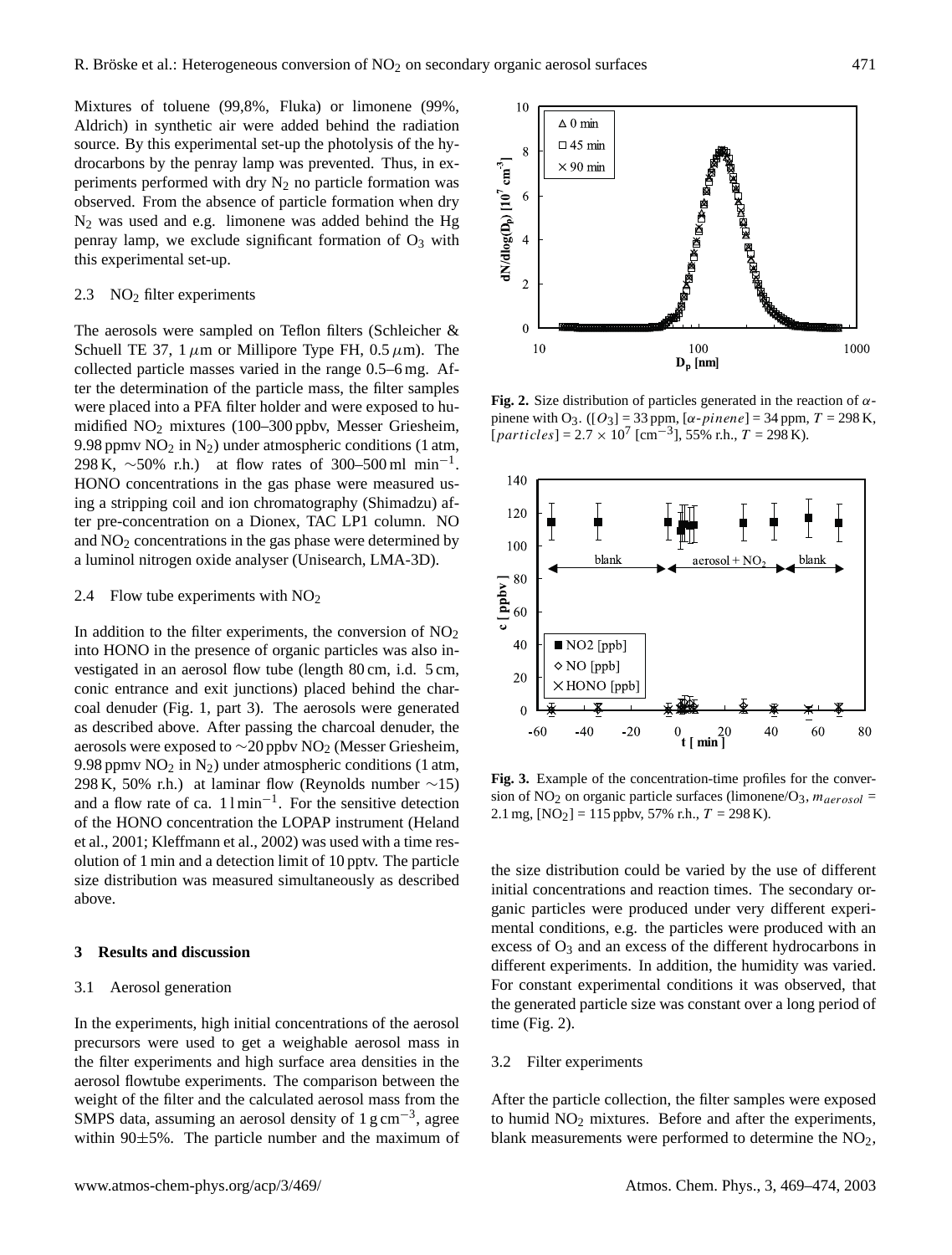|                                 | uptake coefficients    |                        | integrated HONO formation $(t = 1 h)$ |                                   |
|---------------------------------|------------------------|------------------------|---------------------------------------|-----------------------------------|
| aerosol system                  | NO <sub>2</sub>        | $NO2 \rightarrow HONO$ | $\text{cm}^{-2}$ (geometric)          | $g^{-1}$                          |
| $\alpha$ -pinene/O <sub>3</sub> | $< 5 \times 10^{-7}$   | $< 1 \times 10^{-7}$   | $< 1.0 \times 10^{13}$                | $<$ 3.0 $\times$ 10 <sup>16</sup> |
| limonene/ $O_3$                 | $< 1.5 \times 10^{-6}$ | $< 8.5 \times 10^{-8}$ | $< 7.7 \times 10^{12}$                | $< 1.3 \times 10^{17}$            |
| catechol/ $O_3$                 | $< 1.5 \times 10^{-6}$ | $< 8.5 \times 10^{-8}$ | $< 7.7 \times 10^{12}$                | $< 6.0 \times 10^{17}$            |
| limonene/OH                     | $< 1.5 \times 10^{-6}$ | $< 8.5 \times 10^{-8}$ | $< 7.7 \times 10^{12}$                | $< 2.8 \times 10^{17}$            |
| tolouene/OH                     | $< 1.5 \times 10^{-6}$ | $< 8.5 \times 10^{-8}$ | $< 7.7 \times 10^{12}$                | $< 6.1 \times 10^{17}$            |

Table 1. Summary of the filter experiments with NO<sub>2</sub> and organic particles. The uptake coefficients were determined using the geometric filter surface

NO and HONO background concentrations. For these blank measurements a filter without the aerosol sample was used. A typical behaviour of the HONO,  $NO<sub>2</sub>$  and NO concentrations during the blank experiments and in the presence of the aerosol is shown in Fig. 3. Neither a  $NO<sub>2</sub>$  loss nor a HONO or NO formation was observed in any of the filter experiments on the different secondary organic particle surfaces for different humidities. Accordingly, from the precision of the instruments for  $\Delta[NO_2]$  of < 10 ppbv and for  $\Delta[HONO]$  of  $\langle$ 1 ppbv upper limits for the NO<sub>2</sub> uptake coefficient, the reactive uptake coefficient ( $NO<sub>2</sub> \rightarrow HONO$ ) and the integrated HONO formation for reaction time of 1 h was estimated, using Eq. (1):

$$
\gamma_{geo} = \frac{4 \times \Delta[\text{NO}_2](or \Delta[\text{HONO}]) \times \Phi}{[\text{NO}_2]_0 \times \overline{v} \times S}
$$
(1)

in which  $[NO<sub>2</sub>]_0$ ,  $\Delta[NO<sub>2</sub>]$  and  $\Delta[HONO]$  reflect the initial and consumed  $NO<sub>2</sub>$  or formed HONO, respectively,  $\Phi$  the gas flow rate, S the geometric surface of the filter and  $\bar{v}$  the mean molecular velocity of  $NO<sub>2</sub>$ . For the calculations, the geometric surface of the filters was taken as a lower limit leading to only upper limits of the uptake coefficients. The estimated upper limits for the uptake coefficients of  $NO<sub>2</sub>$ and the reactive uptake coefficients  $NO<sub>2</sub> \rightarrow HONO$  are in the range of 10−<sup>6</sup> and 10−<sup>7</sup> , respectively. The integrated HONO formation for 1 h reaction time was  $< 10^{13}$  cm<sup>-2</sup> geometrical surface and <  $10^{17}$  g<sup>-1</sup> particle mass (see Table 1).

#### 3.3 Aerosol flow tube experiments

A lower HONO formation was expected in the aerosol flow tube experiments caused by the lower total particle surface area. Therefore, the sensitive LOPAP instrument was used for the detection of HONO. In separate experiments it was shown that particles in the size range investigated are not taken up by the LOPAP instrument. Accordingly, only HONO in the gas phase is detected by the instrument. The aerosols were produced only by reactions with  $O_3$ , since the aerosol yields in the OH reactions were too low. A typical plot of the HONO concentration and the surface area density of the particles during an experiment is shown in Fig. 4. A constant flow of 19 ppbv humidified  $NO<sub>2</sub>$  led to the formation of ∼800 pptv HONO, the so-called background HONO,



**Fig. 4.** Example of the conversion of  $NO<sub>2</sub>$  on secondary organic particles in the aerosol flow tube, generated in the reaction of  $\beta$ pinene with O<sub>3</sub>, ([NO<sub>2</sub>] = 19 ppbv, 50% r.h.,  $T = 298$  K,  $\Delta t_{reac}$  = 60 s).

due to the heterogeneous  $NO<sub>2</sub>$  conversion on the walls of the flow reactor (e. g. Kleffmann et al., 1998). The addition of ppmv levels of only  $O_3$  led to a minor particle formation. This could be explained with the reaction of  $O_3$  with impurities sticking on the surface of the reaction system. Only in the presence of both,  $O_3$  and hydrocarbons a large bulk of particles was immediately formed. As shown in Fig. 4 the HONO concentration is independent of the particle concentration. The upper limits for the reactive uptake coefficients  $NO<sub>2</sub>\rightarrow HONO$  could be estimated using Eq. (2):

$$
\gamma = \frac{4 \times \Delta[\text{HONO}]_{max}}{[\text{NO}_2] \times \overline{v} \times S/V \times \Delta t_{reac}} \tag{2}
$$

 $S/V$  is the surface area density of the particles,  $[NO<sub>2</sub>]$  the NO<sub>2</sub> gas phase concentration,  $\Delta t_{reac}$  the reaction time of 60 s,  $\overline{v}$  the mean velocity of NO<sub>2</sub>. Using the upper limit of the HONO formation  $\Delta$ [HONO]<sub>max</sub> of < 10 pptv, based on the 1% precision of the LOPAP instrument, upper limits for the uptake coefficients in the range of  $10^{-6}$  were estimated (see Table 2). These values are in good agreement with the upper limits from the filter experiments.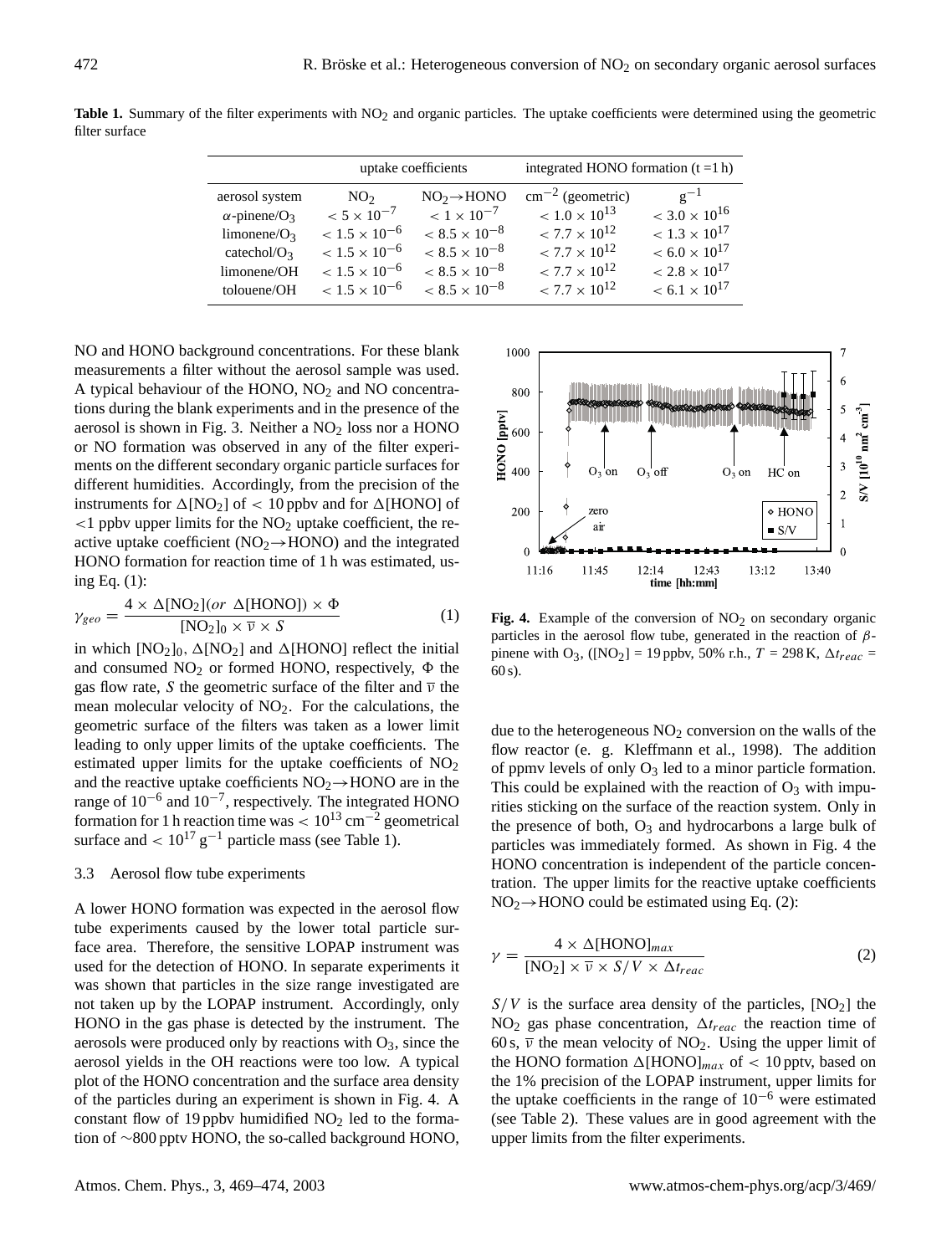|                                |                      | aerosol system $\Delta S/V_{max}$ [nm <sup>2</sup> cm <sup>-3</sup> ] reactive uptake coefficients (NO <sub>2</sub> $\rightarrow$ HONO) |
|--------------------------------|----------------------|-----------------------------------------------------------------------------------------------------------------------------------------|
| $\beta$ -pinene/O <sub>3</sub> | $5.4 \times 10^{10}$ | $< 2 \times 10^{-6}$                                                                                                                    |
| limonene/ $O_3$                | $8.5 \times 10^{10}$ | $< 7 \times 10^{-7}$                                                                                                                    |
| catechol/ $O3$                 | $0.7 \times 10^{10}$ | $< 9 \times 10^{-6}$                                                                                                                    |

**Table 2.** Summary of the experiments on organic particles in the aerosol flow tube ( $[NO<sub>2</sub>] = 20$  ppbv,  $30-60%$  r. h.,  $T = 298$  K)

### **4 Implications for the atmosphere**

For the reaction of  $NO<sub>2</sub>$  with secondary organic particles an upper limit for the reactive uptake coefficient  $(NO<sub>2</sub> \rightarrow HONO)$  of  $< 10^{-7}$  was determined. Accordingly, the reaction kinetics is much slower compared to the reaction of NO<sup>2</sup> with soot aerosols for which a reactive uptake coefficient of  $\sim 10^{-4}$  was determined under similar conditions, such as e. g.  $[NO<sub>2</sub>]$ , humidity and reaction time (Ammann et al., 1998). Besides the reaction kinetics, also the upper limit of the integrated HONO yield in the reaction of  $NO<sub>2</sub>$ with secondary organic aerosols of  $< 10^{13}$  cm<sup>-2</sup> is 1-2 orders of magnitudes smaller than for the reaction of  $NO<sub>2</sub>$  with soot (Kalberer et al., 1999; Kleffmann et al., 1999; Arens et al., 2001). This leads to the conclusion that the functional groups on the surface of secondary organic particles are different from those on soot. This might be explained by the oxidative atmosphere under which the aerosols were produced. For soot surfaces it was shown that e.g. the HONO formation capacity could be significantly reduced by a treatment with ozone (Kalberer et al., 1999). The results from the present study show that the reaction of  $NO<sub>2</sub>$  with secondary organic aerosols can be excluded as an important source of HONO in the atmosphere.

#### **5 Conclusions**

The heterogeneous conversion of  $NO<sub>2</sub>$  into HONO in the presence of different organic aerosols was studied under atmospheric conditions in filter experiments and in an aerosol flow tube. No  $NO<sub>2</sub>$  uptake and no HONO formation was observed for any of the aerosol systems investigated independent of the experimental conditions. Upper limits of the uptake coefficients of  $NO<sub>2</sub>$  and the reactive uptake coefficients NO<sub>2</sub>→HONO in the range of  $10^{-6}$  and  $10^{-7}$ , respectively, have been determined. The upper limits of the integrated HONO formation for a reaction time 1 h of  $< 10^{13}$  cm<sup>-2</sup> geometrical surface and  $\langle 10^{17} g^{-1} \rangle$  particle mass indicate that the reaction of  $NO<sub>2</sub>$  with secondary organic particles does not represent an important HONO source in the atmosphere.

*Acknowledgements.* This work was supported by the European Commission within the NITROCAT project (Contract no. EVK2- 1999-00025).

#### **References**

- Alfassi, Z. B., Huie, R. E., and Neta, P.: Substituent Effects on Rates of One-Electron Oxidation of Phenols by the Radicals ClO2, NO<sub>2</sub>, and SO<sub>3</sub>, J. Phys. Chem., 90, 4156–4158, 1986.
- Alfassi, Z. B., Huie, R. E., Neta, P., and Shoute, L. C. T.: Temperature Dependence of the Rate Constants for Reaction of Inorganic Radicals with Organic Reductants, J. Phys. Chem., 94, 8800– 8805, 1990.
- Ammann, M., Kalberer, M., Jost, D. T., Tobler, L., Rössler, E., Piguet, D., Gäggeler, H. W., and Baltensperger, U.: Heterogeneous Production of Nitrous Acid on Soot in Polluted Air Masses, Nature, 395, 157–160, 1998.
- Arens, F., Gutzwiller, L., Baltensperger, U., Gäggeler, H. W., and Ammann, M.: Heterogeneous Reaction of  $NO<sub>2</sub>$  on Diesel Soot Particles, Environ. Sci. Technol., 35, 2191–2199, 2001.
- Arens, F., Gutzwiller, L., Gäggeler, H. W., and Ammann, M.: The Reaction of  $NO<sub>2</sub>$  with Solid Anthrarobin (1,2,10-trihydroxyanthracene), Phys. Chem. Chem Phys., 4, 3684–3690, 2002.
- Gerecke, A., Thielmann, A., Gutzwiller, L., and Rossi, M. J.: The Chemical Kinetics of HONO Formation Resulting from Heterogeneous Interaction of NO<sub>2</sub> with Flame Soot, Geophys. Res. Lett., 25, 2453–2456, 1998.
- Giamalva, D. H., Kenion, G. B., Church, D. F., and Pryor, W. A.: Rates and Mechanisms of Reaction of Nitrogen Dioxide with Alkenes in Solution, J. Am. Chem. Soc., 109, 7059–7063, 1987.
- Gutzwiller, L., Arens, F., Baltensperger, U., Gäggeler, H. W., and Ammann, M.: Significance of Semivolatile Diesel Exhaust Organics for Secondary HONO Formation, Environ. Sci. Technol., 36, 677–682, 2002.
- Harwood, E. A., Hopkins, P. B., and Sigurdsson, S. T.: Chemical Synthesis of Cross-Link Lesions Found in Nitrous Acid Treated DNA: A General Method for the Preparation of N2-Substituted 2-Deoxyguanosines, J. Org. Chem., 65, 2959–2964, 2000.
- Heland, J., Kleffmann, J., Kurtenbach, R., and Wiesen, P.: A new Instrument to Measure Gaseous Nitrous Acid (HONO) in the Atmosphere, Environ. Sci. Technol., 35, 3207–3212, 2001.
- Huie, R. E.: The Reaction Kinetics of NO<sub>2</sub>, Toxicology, 89, 193– 216, 1994.
- Huie, R. E. and Neta, P.: Kinetics of One-Electron Transfer Reactions Involving  $ClO<sub>2</sub>$  and  $NO<sub>2</sub>$ , J. Phys. Chem., 90, 1193–1198, 1986.
- Kalberer, M., Ammann, M., Arens, F., Gäggeler, H. W., and Baltensperger, U.: Heterogeneous Formation of Nitrous Acid (HONO) on Soot Aerosol Particles, J. Geophys. Res., 104, 13 825–13 832, 1999.
- Kleffmann, J., Becker, K. H., and Wiesen, P.: Heterogeneous NO<sub>2</sub> Conversion Processes on Acid Surfaces: Possible Atmospheric Implications, Atmos. Environ., 32, 2721–2729, 1998.